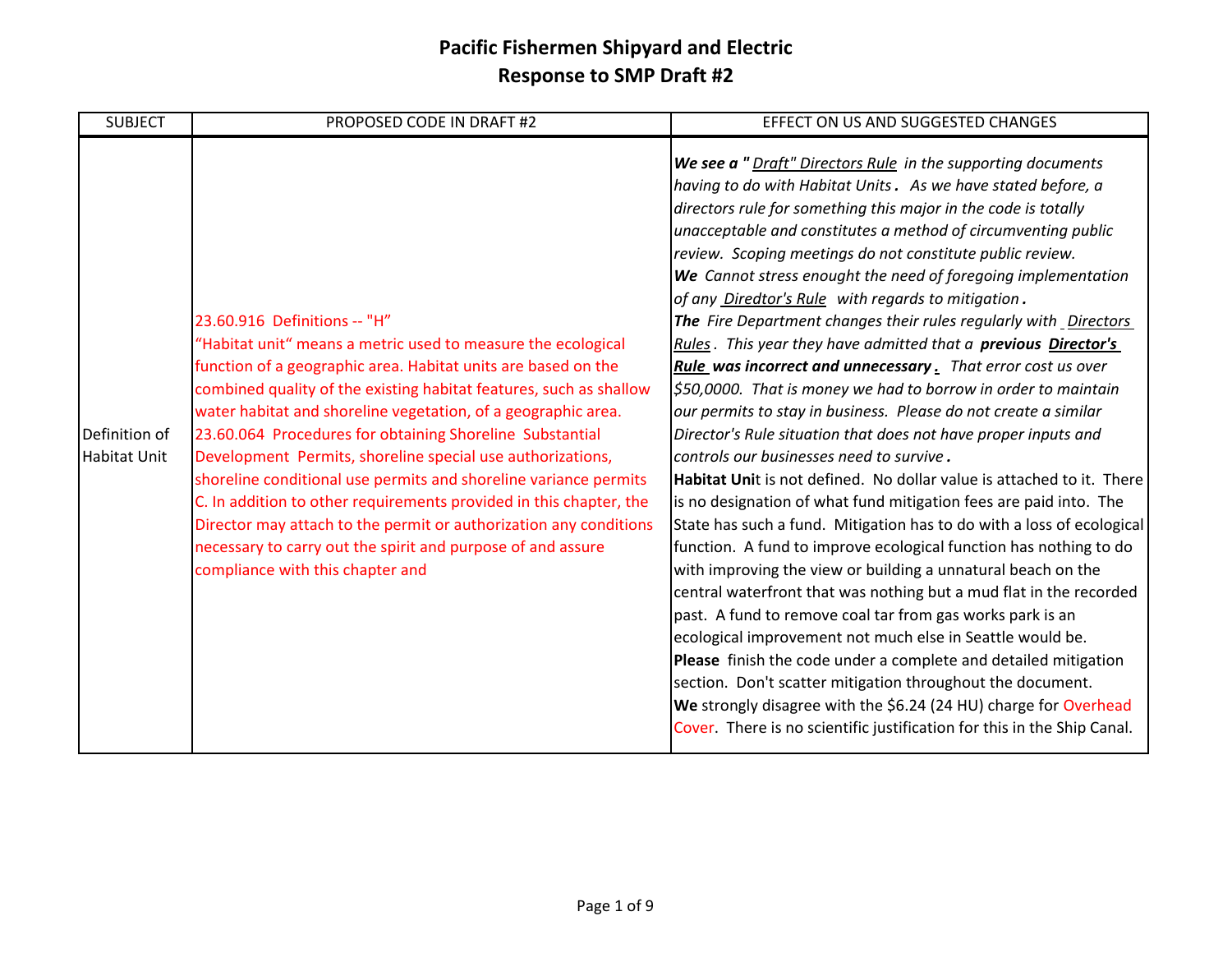| Definition of<br>"Quay" | 23.60.933 Definitions – "Q" "Quay" means a landing place on<br>a coast or river bank or harbor at which vessels are loaded and<br>unloaded, Most often context I have seen quay used in referred                                                                                                                                                                                                                                                                                                                                                                                                                                                                                                                                                                                                                                                                   | Delete following Most often context I have seen quay used in-<br>referred                                                                                                                                                                                                                                                                                                                                                                                                                                                                                                                                                        |
|-------------------------|--------------------------------------------------------------------------------------------------------------------------------------------------------------------------------------------------------------------------------------------------------------------------------------------------------------------------------------------------------------------------------------------------------------------------------------------------------------------------------------------------------------------------------------------------------------------------------------------------------------------------------------------------------------------------------------------------------------------------------------------------------------------------------------------------------------------------------------------------------------------|----------------------------------------------------------------------------------------------------------------------------------------------------------------------------------------------------------------------------------------------------------------------------------------------------------------------------------------------------------------------------------------------------------------------------------------------------------------------------------------------------------------------------------------------------------------------------------------------------------------------------------|
| Mitigation              | 23.60.027 Ecological Mitigation and Measuring Program<br>1. Use best available science to determine values for ecological<br>functions measured in habitat units; and<br>2. Determine the costs of habitat units and restoration and<br>enhancement actions.<br>C. If SEPA or mitigation sequencing under Chapter 23.60 requires<br>compensating for impacts to ecological functions from proposed<br>land and or water disturbing activity, those impacts shall be<br>determined using the methods developed in the program. In lieu<br>of required physical actions, the Director may authorize payment<br>into a fund that is used for restoration and enhancement of<br>ecological functions in the Shoreline District.<br>D. If regulations in Chapter 23.60 other than mitigation sequencing<br>require providing habitat units, in lieu of physical actions | There are no known locations where a restoration and<br>enhancement of ecological function can be done in the City of<br>Seattle. The following should be changed to read: In lieu of<br>required physical actions, the Director may authorize payment into<br>a fund that is used for restoration and enhancement of ecological<br>functions in any State approved program such as purchase of<br>credits from a state certified mitigation bank in accordance with<br>Chapter 90.86 RCW 84 (Wetlands Mitigation Banking) in the-<br>Shoreline District. See additional comments in definition of<br>Habitat Unit listed below. |
| <b>Bonds</b>            | 23.60.020.C.13 A private entity seeking development<br>authorization under this section first posts a performance bond or<br>provides other evidence of financial responsibility to The City of<br>Seattle to ensure that the site will be restored to preexisting<br>RCW 90.58.020. Such conditions may include<br>conditions; and<br>changes in the location, design, and operating characteristics of the<br>development or use. Performance bonds not to exceed a term of five<br>years may be required to ensure compliance with the conditions.                                                                                                                                                                                                                                                                                                              | The City DPD requires the filing of a financial responsibility form<br>with any permit request. There is no reason to do a bond if DPD<br>wrote the exploration permit properly. This presumes guilt until<br>proven innocent. Delete. A five year bond that is only lifted at the<br>pleasure of DPD and no definition of what constitutes proper<br>performance is not acceptable.                                                                                                                                                                                                                                             |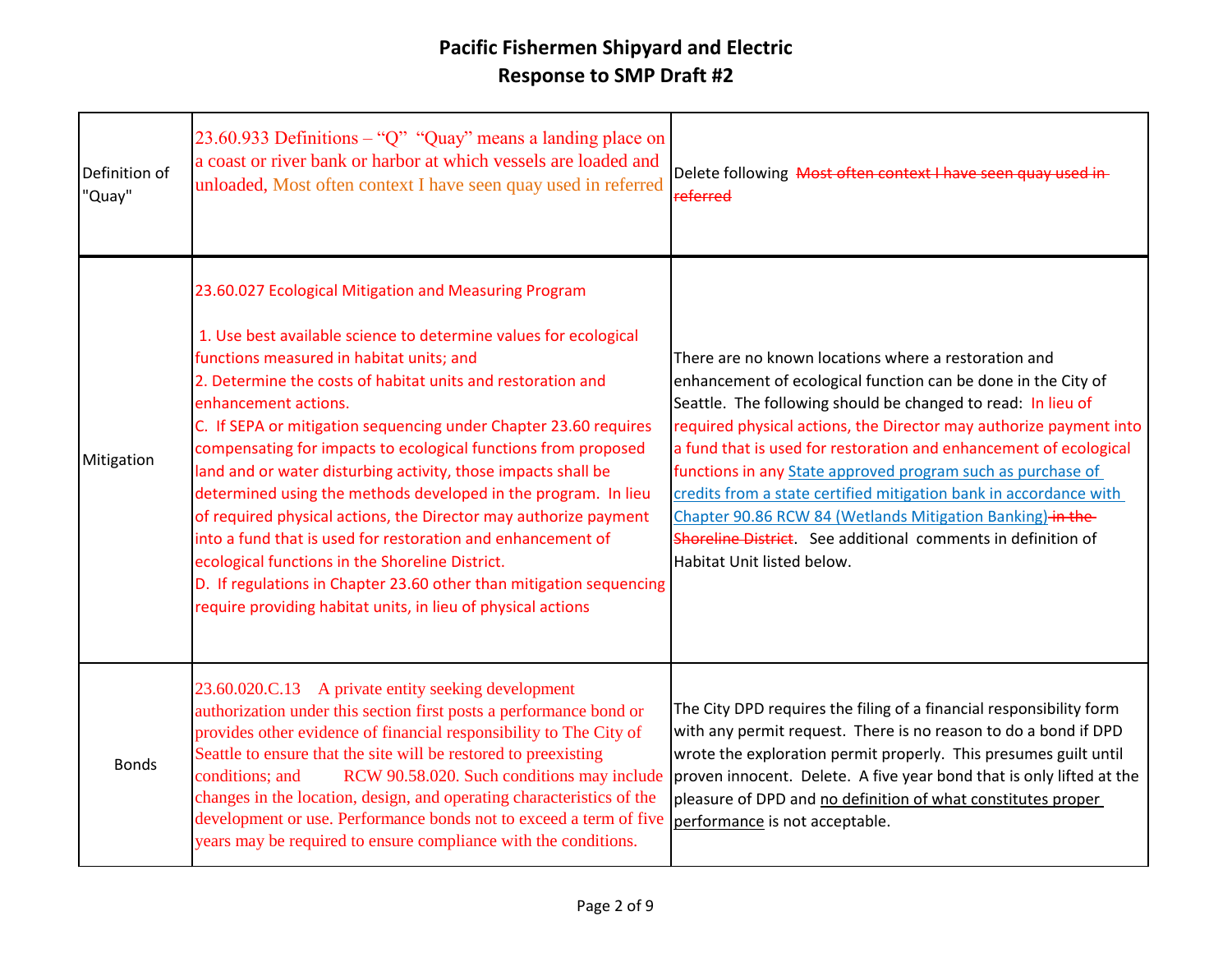| Mitigation<br>Sequencing | Section 23.60.158 Standards for mitigation sequencing A. 1.<br>Mitigation is required for the loss of ecological functions resulting<br>from:<br>a. new or replacement development, shoreline modifications or uses,<br>b. maintaining, repairing or altering existing development, shoreline<br>modification, or uses that creates new adverse impacts to ecological<br>functions, or<br>$\mathbf{c}$ .<br>substantially improving, replacing or rebuilding nonconforming<br>uses or structures.<br>3. Mitigation shall achieve the equivalent ecologic functions, as<br>determined by the Director. | This whole section needs very careful rewording. This section<br>states that maintaining or repairing any structure will have new<br>deleterious effects to the environment and does not define what<br>new adverse impact to ecological function would be caused and<br>how much mitigation the act of maintenance or repair requires.<br>This is really unclear and will not be interpreted by any two<br>reviewers the same. Unless the structure is increasing in net size<br>or disturbing soil, repair and maintenance should not create any<br>new adverse impact to ecological function. The wording indicates<br>to the reviewer that repair and maintenance activity will create<br>new adverse impacts.<br>mitigation and sequencing should be consolidated in one section<br>along with habitat unit definitions and costs.<br>How is the Director going to determine "equivalent ecologic<br>functions" if no two biologists know what that means. Is there any<br>science to back it up? This section needs a lot of work before this<br>goes to the Mayor. |
|--------------------------|-------------------------------------------------------------------------------------------------------------------------------------------------------------------------------------------------------------------------------------------------------------------------------------------------------------------------------------------------------------------------------------------------------------------------------------------------------------------------------------------------------------------------------------------------------------------------------------------------------|---------------------------------------------------------------------------------------------------------------------------------------------------------------------------------------------------------------------------------------------------------------------------------------------------------------------------------------------------------------------------------------------------------------------------------------------------------------------------------------------------------------------------------------------------------------------------------------------------------------------------------------------------------------------------------------------------------------------------------------------------------------------------------------------------------------------------------------------------------------------------------------------------------------------------------------------------------------------------------------------------------------------------------------------------------------------------|
|--------------------------|-------------------------------------------------------------------------------------------------------------------------------------------------------------------------------------------------------------------------------------------------------------------------------------------------------------------------------------------------------------------------------------------------------------------------------------------------------------------------------------------------------------------------------------------------------------------------------------------------------|---------------------------------------------------------------------------------------------------------------------------------------------------------------------------------------------------------------------------------------------------------------------------------------------------------------------------------------------------------------------------------------------------------------------------------------------------------------------------------------------------------------------------------------------------------------------------------------------------------------------------------------------------------------------------------------------------------------------------------------------------------------------------------------------------------------------------------------------------------------------------------------------------------------------------------------------------------------------------------------------------------------------------------------------------------------------------|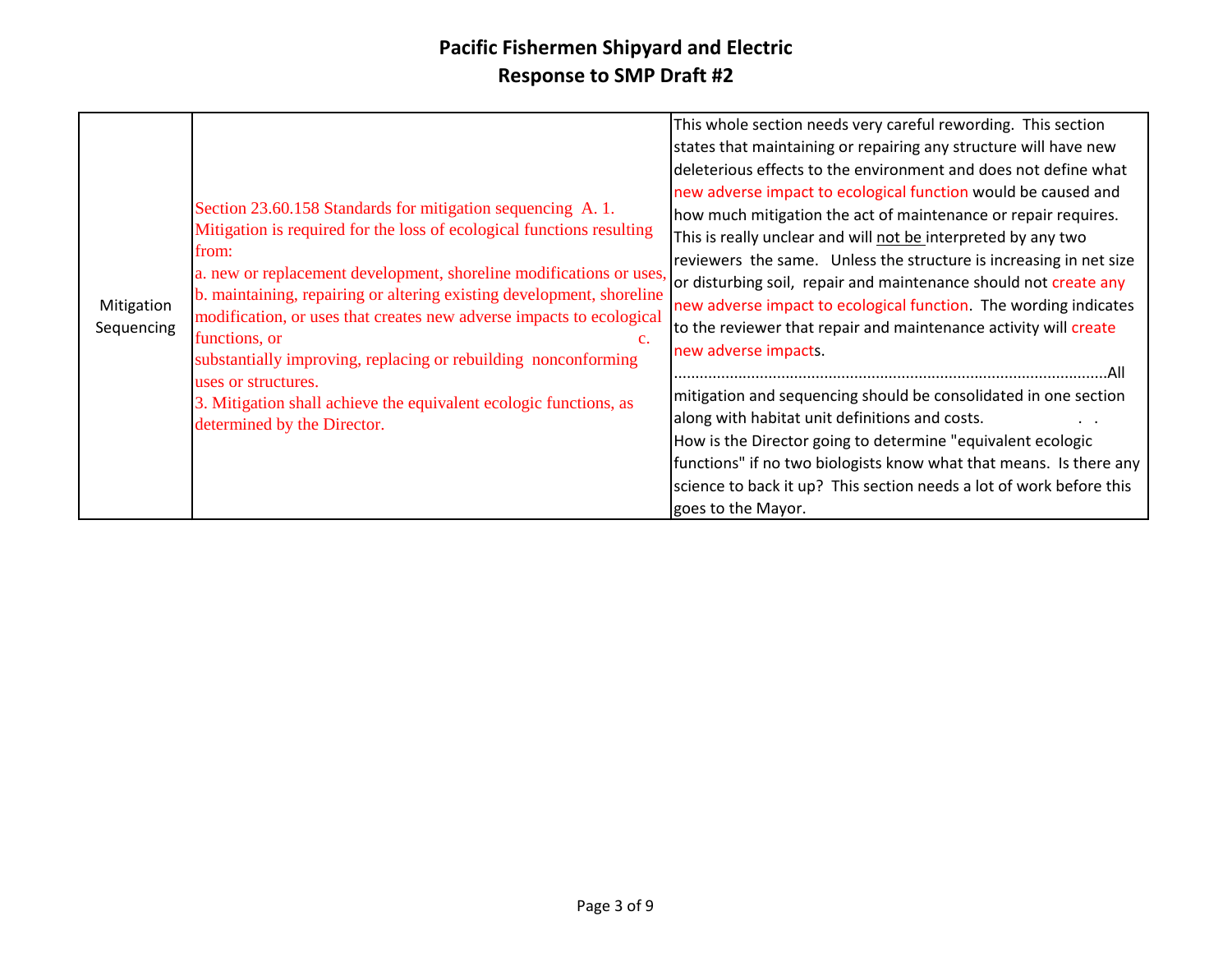| Mitigation and<br>Monitoring<br>Plan | 23.60.158.E E. Mitigation and Monitoring Plan:<br>1. A Mitigation and Monitoring plan shall be submitted for review<br>and approval to meet the standards set out in subsection<br>23.60.158.C. The mitigation plan shall include the following<br>information as determined by the Director for the type of project<br>proposed:<br>3. If off-site mitigation is implemented by the applicant, the<br>applicant shall demonstrate to the Director that the mitigation site<br>will be protected in perpetuity. This may be accomplished through<br>various means including but not limited to dedication of a<br>permanent easement to the City or approved non-profit entity;<br>participation in a publicly sponsored restoration or enhancement<br>program or purchase of credits from a state certified mitigation bank<br>in accordance with Chapter 90.86 RCW 84 (Wetlands Mitigation<br>Banking). Any restrictions, conditions, or easements which are tied<br>to the parcel through off-site mitigation shall be recorded on a<br>revised Notice on Title. | Why would a business do anything other than purchase of credits<br>from a state certified mitigation bank in accordance with Chapter<br>90.86 RCW 84 (Wetlands Mitigation Banking)?<br>The monitoring program as described will have to be designed by a<br>professional, monitored by a professional and has no sure end<br>date. A DPD reviewer that may or may not understand the<br>program has the final say and would have to review the results<br>and would charge a fee to do so in addition to the fees charged by<br>the professionals who designed and monitored the program. The<br>owner of the property is not be permitted to do any of this. This is<br>a law to make work for ecologists and biologists. Based on<br>previous experience with DPD permits businesses will choose to<br>not do any mitigation program that is controlled by DPD because it<br>would be an bottomless hole in the water to pour money into with<br>no clear end point and no appeal. |
|--------------------------------------|---------------------------------------------------------------------------------------------------------------------------------------------------------------------------------------------------------------------------------------------------------------------------------------------------------------------------------------------------------------------------------------------------------------------------------------------------------------------------------------------------------------------------------------------------------------------------------------------------------------------------------------------------------------------------------------------------------------------------------------------------------------------------------------------------------------------------------------------------------------------------------------------------------------------------------------------------------------------------------------------------------------------------------------------------------------------|--------------------------------------------------------------------------------------------------------------------------------------------------------------------------------------------------------------------------------------------------------------------------------------------------------------------------------------------------------------------------------------------------------------------------------------------------------------------------------------------------------------------------------------------------------------------------------------------------------------------------------------------------------------------------------------------------------------------------------------------------------------------------------------------------------------------------------------------------------------------------------------------------------------------------------------------------------------------------------------|
| Setbacks                             | 23.60.490 Shoreline setbacks in the UI EnvironmentB. A<br>shoreline setback of 15 feet from the OHW mark is<br>requiredC. All development allowed in the shoreline<br>setback shall comply with mitigation sequencing in Section<br>23.60.158. and in applying mitigation sequencing shall:<br>1. avoid reducing vegetation height, volume, density or<br>coverage;<br>2. avoid adverse impacts to habitat;<br>3. minimize disturbance to natural topography;<br>4. minimize impervious surface; and<br>5. prevent the need for shoreline stabilization to protect these<br>structures.<br>6. prioritize meeting the requirements of Step E through<br>planting native vegetation as close to OHW as possible.                                                                                                                                                                                                                                                                                                                                                      | One of our buildings is 13 feet from the water and therefore<br>noncompliant according to the proposed setback. DOE in our last<br>meeting said that drawing the setback line around existing<br>buildings was something they would approve to prevent making<br>existing buildings nonconforming.<br>.<br>In C. we suggest the following insertions C. All new development<br>allowed in the shoreline setback shall comply with mitigation<br>sequencing in Section 23.60.158. and in applying mitigation<br>sequencing shall to the extent practical for the allowed use:<br>Otherwise the code can be miss-interpreted to mean that most<br>structures on the industrial shoreline would be prohibited. We<br>have seen this already in the current code with how accessory use<br>offices were prohibited by a reviewer.<br>Note that "6" assumes that there are places to plant native<br>vegetation. In the UI - industrial zone there almost never is and in                 |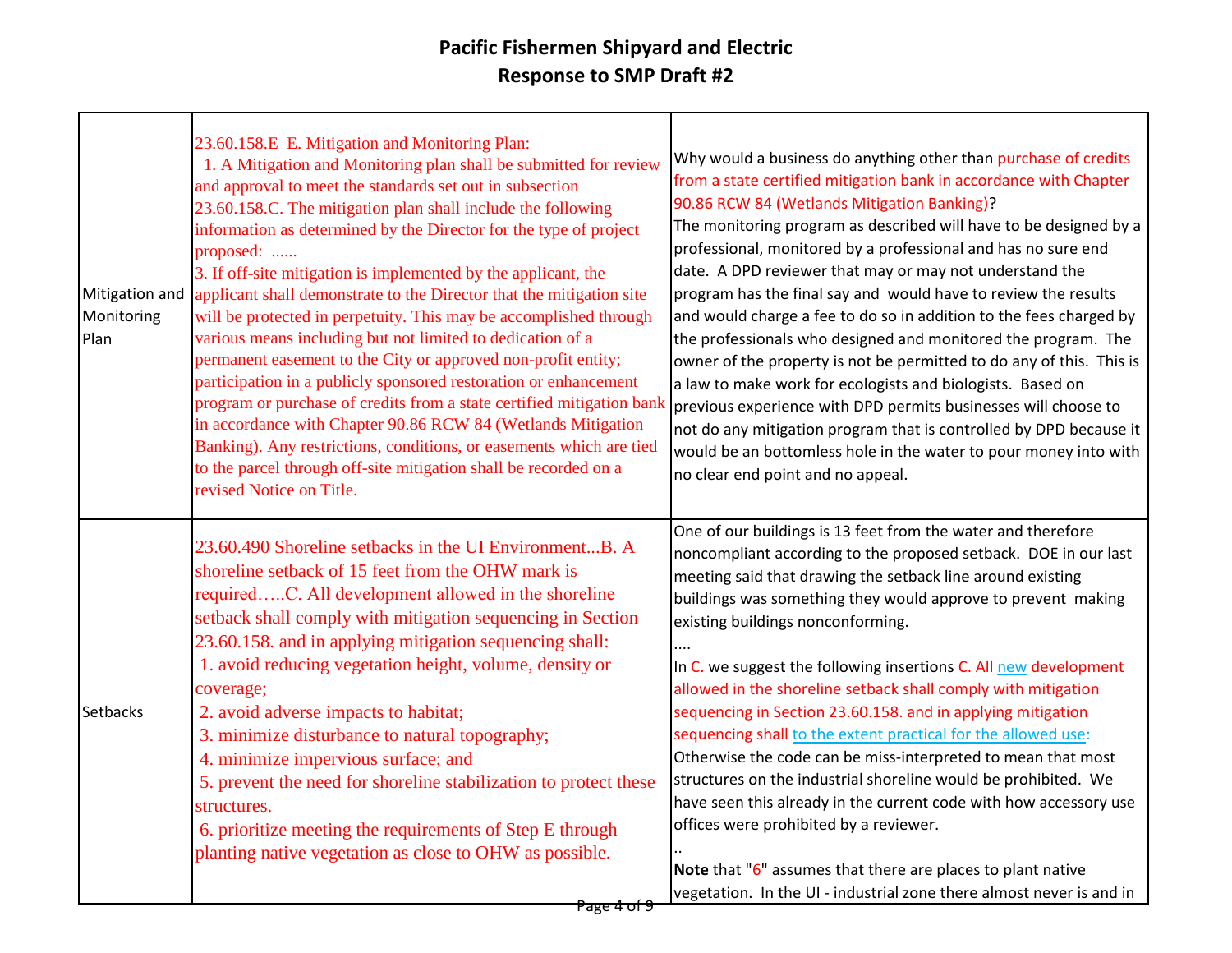| Sockeye                                     | 23.60.160 Standards for priority habitat protection. Priority<br>freshwater habitat.<br>1. The following are designated as priority freshwater habitat:<br>a. Sockeye salmon spawning habitat.                                                                                                                                                                                                                                                                                                                                                                                                                                                                                       | Designating a State planted sockeye run which nature was never<br>able to support as a priority habitat protection places the City in<br>the position of trying to maintain a past State error that nature<br>probably cannot maintain. If this is the City's definition of the<br>"best available science" then we are in trouble. The only real<br>nutrients in the Lake Washington system are from lawn fertilizer<br>since METRO diverted all the sewer outfalls o their sewage plants.<br>Of course there are the few sewers that the City plumbing<br>inspectors allowed to be connected to storm drains.                                                                                                                                                                                                                                                                                                                                                                                                                                                      |
|---------------------------------------------|--------------------------------------------------------------------------------------------------------------------------------------------------------------------------------------------------------------------------------------------------------------------------------------------------------------------------------------------------------------------------------------------------------------------------------------------------------------------------------------------------------------------------------------------------------------------------------------------------------------------------------------------------------------------------------------|----------------------------------------------------------------------------------------------------------------------------------------------------------------------------------------------------------------------------------------------------------------------------------------------------------------------------------------------------------------------------------------------------------------------------------------------------------------------------------------------------------------------------------------------------------------------------------------------------------------------------------------------------------------------------------------------------------------------------------------------------------------------------------------------------------------------------------------------------------------------------------------------------------------------------------------------------------------------------------------------------------------------------------------------------------------------|
| Dredging                                    | 23.60.182 Standards for dredging C. Dredging for the<br>purpose of establishing, expanding, relocating or reconfiguring<br>navigation channels and basins is allowed if the applicant<br>demonstrates dredging is necessary for assuring safe and<br>efficient accommodation of existing navigational uses.                                                                                                                                                                                                                                                                                                                                                                          | Add as follows to permit maintenance dredging for existing uses<br>such as dry docks.<br>We suggest the following addition:<br>for assuring safe and<br>efficient accommodation of existing navigational and existing water<br>dependent uses.                                                                                                                                                                                                                                                                                                                                                                                                                                                                                                                                                                                                                                                                                                                                                                                                                       |
| Standards for<br>shoreline<br>stabilization | 23.60.188 Standards for shoreline stabilization<br>D.<br>New hard engineering.<br>e.<br>Installation and maintenance of hard engineering will result in<br>no net loss of ecological function and will not result in adverse<br>impacts to adjacent properties.<br>E. Geologically hazardous areas Shoreline stabilization in<br>geologically hazardous areas are required to:<br>1. Demonstrate that no alternatives, including relocation or<br>reconstruction of existing structures, are found to be feasible,<br>and less expensive than the proposed stabilization measure,<br>stabilization structures or measures to protect existing primary<br>residential structures; and | All engineered shoreline stabilization is considered to be<br>deleterious to the shoreline as compared to nature and is covered<br>under mitigation. Since it is already covered with mitigation for<br>any net loss then It would appear that the only reason to put line<br>"e" in here is to make hard engineering a violation of the code<br>since it says that there can be not net loss of ecological function. It<br>does not say that mitigation can be used. At least that is how a<br>reviewer can read it. I realize that this was only intended for<br>private residences but we have to be explicit in wording as to what<br>is intended<br>All of Seattle is a geologically hazardous area. This subject is not<br>addressed elsewhere. This wording can be used by a reviewers to<br>require rebuilding or relocation of structures other than residential<br>in all environmental zones. Look at it from the point of view of a<br>newly hired reviewer that has no real understanding of the writer's<br>original intent. Explicit wording is best. |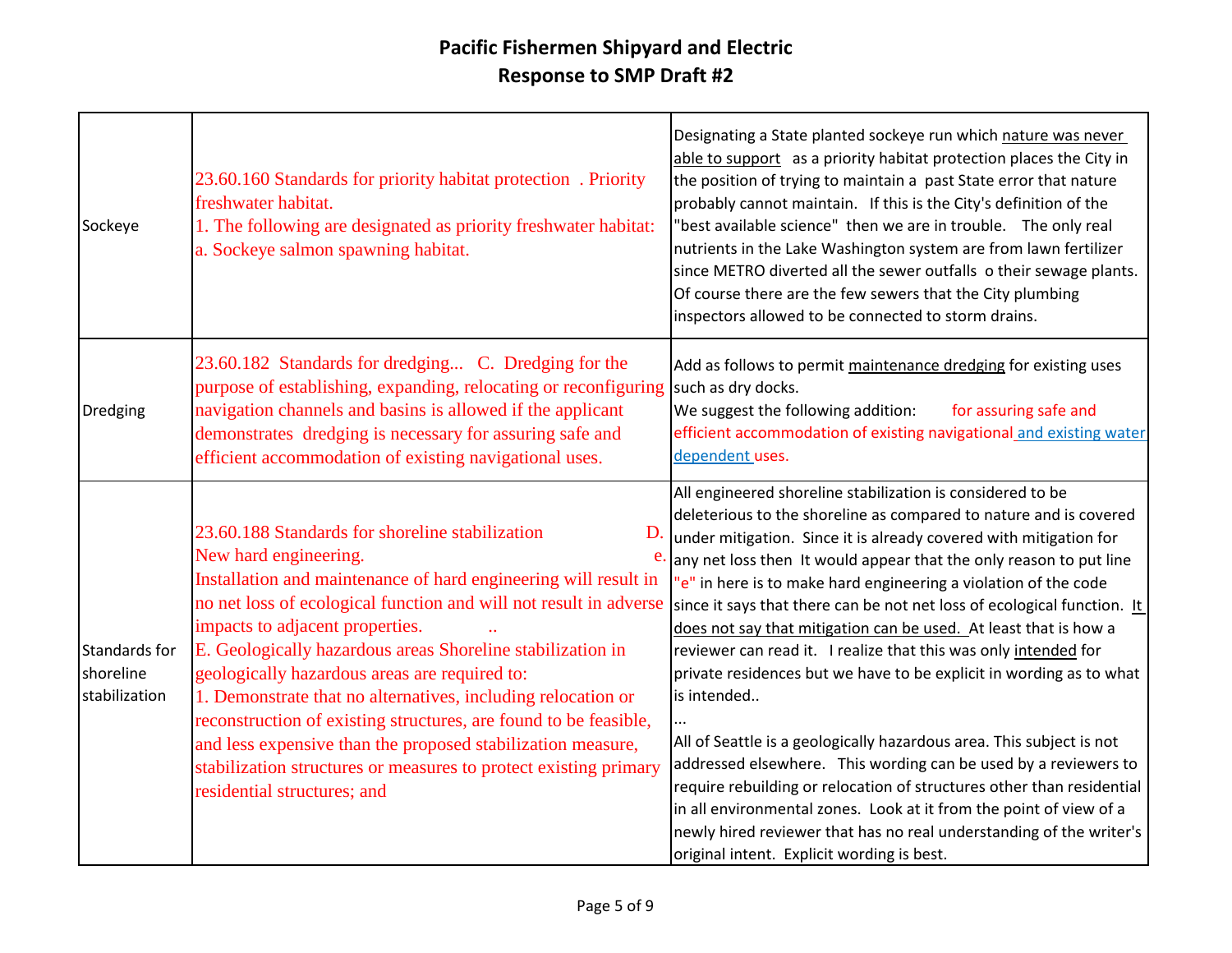|                                                                 | 23.60.190 Standards for vegetation and impervious surface                                                                                                                                                                                                                                                                                                                                                                                                                                                                                                                                                                                                                                              |                                                                                                                                                                                                                                                                                                                                                                                                                                                                                                                                                                                                                                                                                                                                                                                                                                                                                  |
|-----------------------------------------------------------------|--------------------------------------------------------------------------------------------------------------------------------------------------------------------------------------------------------------------------------------------------------------------------------------------------------------------------------------------------------------------------------------------------------------------------------------------------------------------------------------------------------------------------------------------------------------------------------------------------------------------------------------------------------------------------------------------------------|----------------------------------------------------------------------------------------------------------------------------------------------------------------------------------------------------------------------------------------------------------------------------------------------------------------------------------------------------------------------------------------------------------------------------------------------------------------------------------------------------------------------------------------------------------------------------------------------------------------------------------------------------------------------------------------------------------------------------------------------------------------------------------------------------------------------------------------------------------------------------------|
| impervious<br>surface<br>management                             | management<br>A.<br>Application and plans<br>1. An application and a plan are required for all actions<br>allowed under this Section 23.60.190, unless specifically<br>provided otherwise in this Section 23.60.190.<br>Vegetation and $\sqrt{2}$ . Applications shall be made on the form approved by the<br>Director.<br>3. Plans prepared under this Section 23.60.190. shall be<br>consistent with the standards promulgated by the Director and<br>with best management practices.<br>4. Plans prepared under this Section 23.60.190 shall be<br>prepared by a qualified professional with training and<br>experience related to the type of ecological environment where<br>the work will occur. | This section mandates that a "a qualified professional with<br>training and experience related to the type of ecological<br>environment where the work will occur" be hired by the property<br>developer. Is it DPDs intent to outsource decisions about what<br>needs to be done to private "qualified professionals" and just<br>rubber stamp their decisions? That is how DPD does construction<br>by requiring licensed engineers do the design. Since the State does<br>not currently license" professionals in this capacity you need to<br>define a way to put them on a list of "qualified professionals that<br>DPD and DOE approve for the protection of the property developer<br>so we don't end up having spent a lot of money and find out DPD<br>does not recognize the individual as qualified simply because the<br>reviewer disagrees with the "professional". |
| Standards for<br>marinas,<br>commercial<br>land<br>recreational | 23.60.200 Standards for marinas, commercial and recreational<br>3. Non-commercial slip-side vessel maintenance is limited to:<br>a. Interior vessel repair and cleaning, replacement of running gear<br>and other cleaning and repair activities excluding hull scraping,<br>which is prohibited.<br>b. 25% of the exterior of the boat. The Director may establish<br>appropriate best management practices based on Department of<br>Ecology's Resource Manual For Pollution                                                                                                                                                                                                                         | We suggest making the following addition.<br>b. 25% of the exterior house of the vessel above the deck per<br>calendar year. This would clarify the 25% being discussed and<br>specifies that they must use the deck to contain debris from paint<br>chipping as opposed to chipping the deck clear to the edge which<br>would loose paint chips in the water.                                                                                                                                                                                                                                                                                                                                                                                                                                                                                                                   |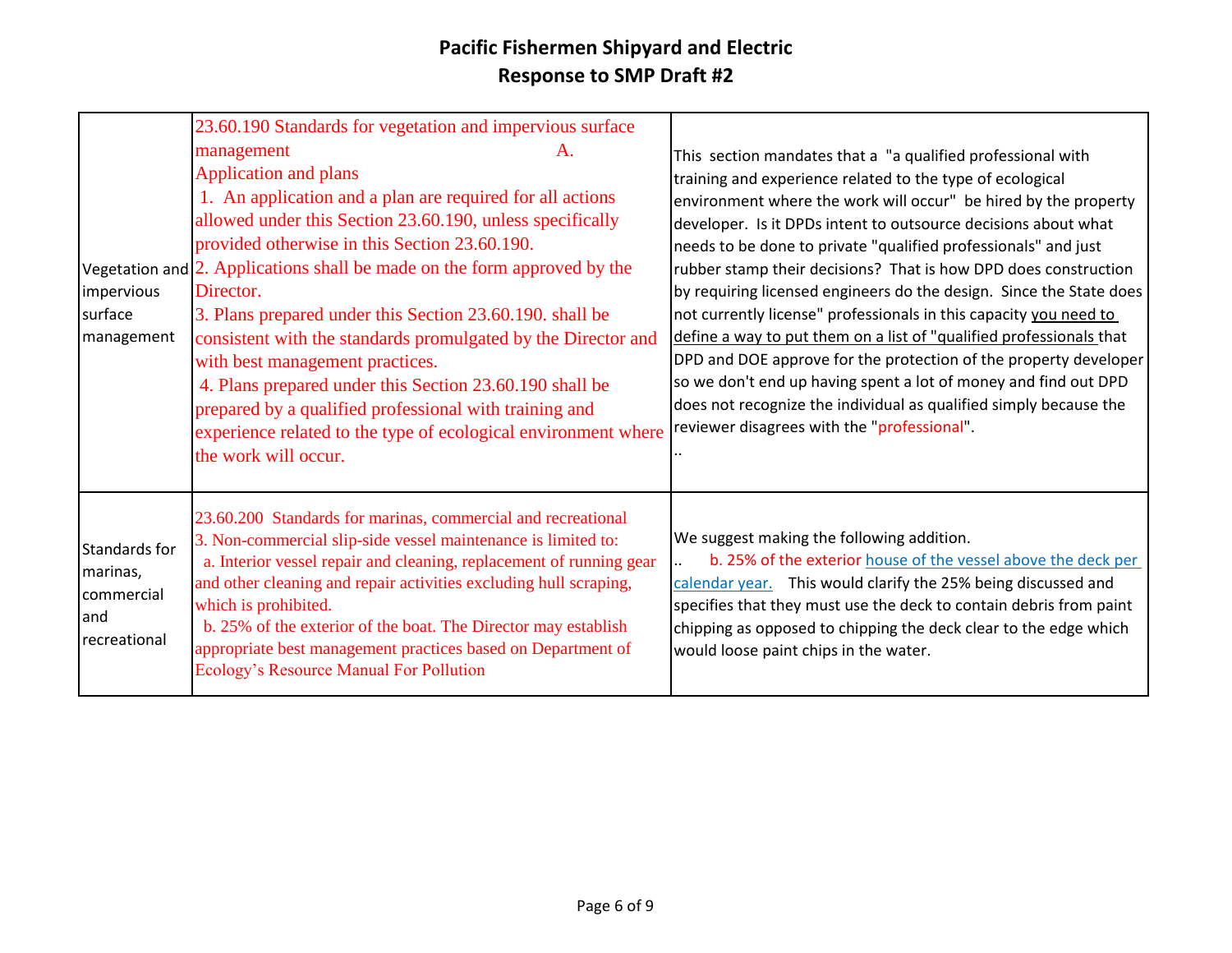|               |                                                                                                                                 | These proposed rules would create a hardship for our company         |
|---------------|---------------------------------------------------------------------------------------------------------------------------------|----------------------------------------------------------------------|
|               |                                                                                                                                 | These proposed rules would create a hardship for our company by      |
|               | 23.60.486 Height in the UI Environment                                                                                          | limiting future (vertical) growth.                                   |
|               | A. Maximum Height. The maximum height is 35 feet, except as                                                                     | The height limitation would restrict us to a total of 35 feet        |
|               | modified by subsections 23.60.872.B through D and 2. Other                                                                      | structure (building) height. We are in a IG1, U65 land use zone      |
|               | structures accessory to a water-dependent or water-related use,                                                                 | which allows us 65'. The City Council has seen fit to surround us    |
|               | including but not limited to accessory office, accessory warehouse                                                              | with an Urban Village which permits 6 story buildings. What sense    |
|               | and accessory manufacturing facilities may be authorized by the                                                                 | does a 35' limit make in a UI zone on private land with no view      |
|               | Director up to 55 feet in the Ship Canal and up to 80 feet in the                                                               | corridor requirement? The proposed 35' limit would make one of       |
|               | Duwamish and Elliott Bay if:                                                                                                    | our buildings noncompliant. The proposed code only permits the       |
|               | a. The accessory structure requires additional height because of its                                                            | director to allow a maximum height of 55 feet on the Ship Canal.     |
| Height in the | intended use; or                                                                                                                | That should be increase to the allowed height of the underlying      |
| UI            | b. Granting additional height for the accessory structure would                                                                 | zone in the UI and UM environments for water dependent uses. In      |
| Environment   | result in a significant amount of additional usable area for the                                                                | addition the Director and City Council should not be limited to a    |
|               | principal water-dependent use and/or additional area for ecological maximum height stated in the code. Construction of a vessel |                                                                      |
|               | restoration and enhancement; and                                                                                                | assembly building for vessel construction require a height equal to  |
|               | c. No more than 20 percent of the lot area is covered by portions                                                               | the height of the vessel (less masts) plus the bridge crane required |
|               | of the structure that exceed the maximum height established in                                                                  | to lift the construction modules plus the height of the rigging.     |
|               | Section 23.60.486;                                                                                                              | Vessels are not getting any smaller.                                 |
|               | d. The remaining 80 percent of the lot is preserved through a                                                                   |                                                                      |
|               | covenant for water-dependent and water-related uses if uses that                                                                | The lot coverage limitations do not make sense in the UI zone. As    |
|               | are not water-dependent or water-related occupy the structure;                                                                  | a shipyard and water required use we have only 2.5 acres in the UI   |
|               | and e. The views of a substantial number of upland residences                                                                   | environment. Of this 1.23 acres is covered with buildings, 0.78      |
|               | would not be substantially blocked by the increased height. e. The                                                              | acres is process work areas leaving us 0.49 acres for access loading |
|               | views of a substantial number of upland residences would not be                                                                 | / unloading space and outdoor storage. We have to maximizing         |
|               | substantially blocked by the increased height.                                                                                  | the efficient use of our land.                                       |
|               |                                                                                                                                 | We suggest the insertion of the following: and in applying           |
| Shoreline     | 23.60.490 Shoreline setbacks in the UI Environment  C.                                                                          | mitigation sequencing shall to the extent applicable and practical   |
|               | setbacks in the $\vert$ All development allowed in the shoreline setback shall comply                                           | for the allowed use:                                                 |
| lυι           | with mitigation sequencing in Section 23.60.158, and in                                                                         | Unless we give the reviewer words to hang their hat on they will     |
| Environment   | applying mitigation sequencing shall:                                                                                           | always just say no and demand what is economically not justifiable   |
|               |                                                                                                                                 | or physically impractical. The word feasible comes to mind.          |
|               |                                                                                                                                 |                                                                      |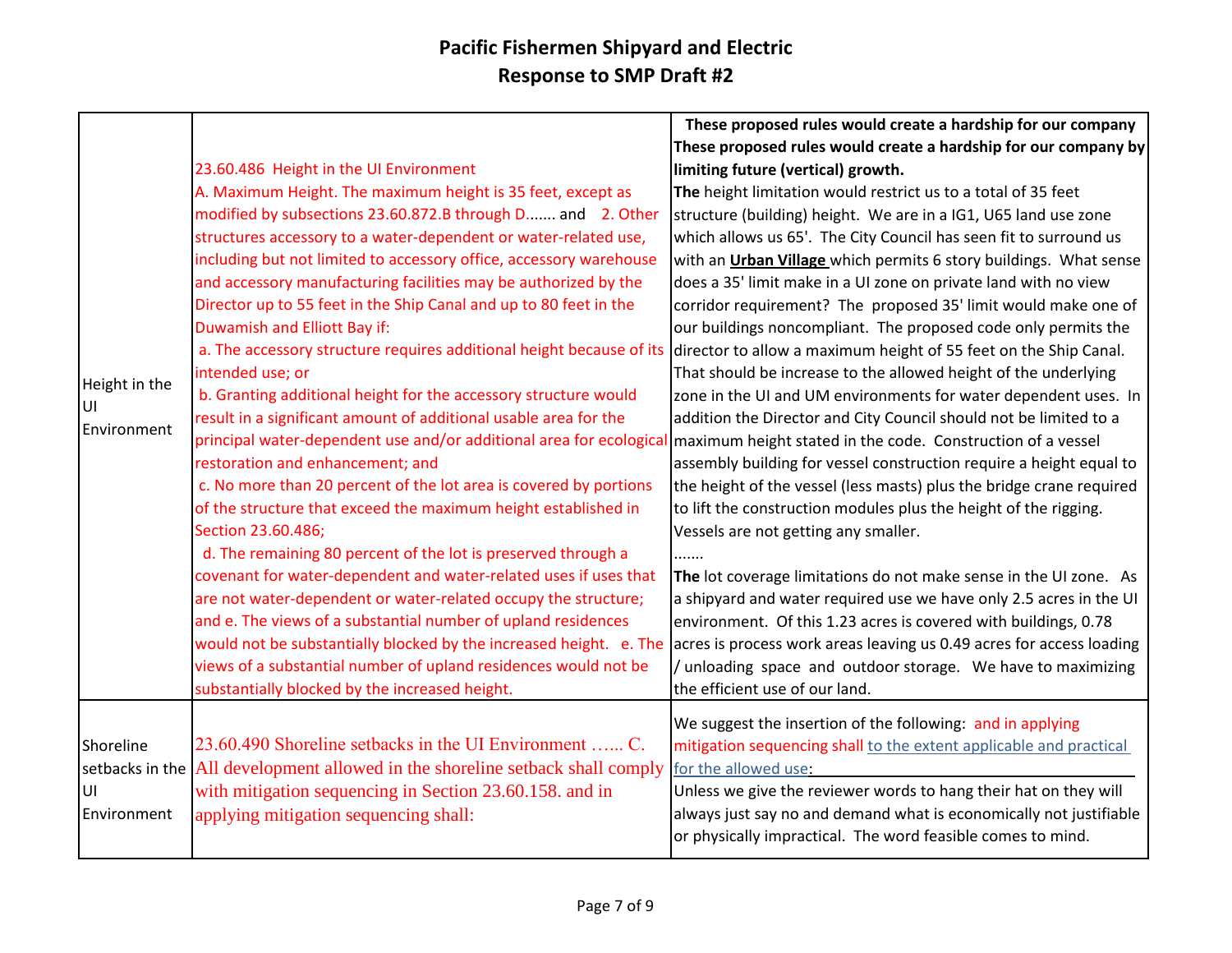| Definition of<br>"Feasible" | "Feasible" means that an action, such as a development project,<br>mitigation, or preservation requirement, meets all of the<br>following conditions: 4. The action does not impose<br>disproportionate cost to the nature of the project irrespective of<br>the applicant's personal financial status. | Disproportionate cost needs to be defined. I would think that 2% if<br>the total project cost would be a reasonable amount. It needs to<br>be defined or 3 different reviewers will have 6 different definitions<br>and that would mean unequal enforcement and no way to predict<br>project cost before review. This has to be defined or private<br>business development will dry up more than it already is. |
|-----------------------------|---------------------------------------------------------------------------------------------------------------------------------------------------------------------------------------------------------------------------------------------------------------------------------------------------------|-----------------------------------------------------------------------------------------------------------------------------------------------------------------------------------------------------------------------------------------------------------------------------------------------------------------------------------------------------------------------------------------------------------------|
| Definition of               | Table A for Section 23.60.482 Uses in the UI Environment<br><b>C. COMMERCIAL USES</b><br>C.1. Commercial uses<br>C.3. Eating and drinking establishments<br>C.4. Food processing and craft work uses<br>C.5. Offices<br>C.6. Sales and services, general<br>C.7. Sales and services, heavy              | Note that C6 and C7 in table A, Section 23.60.482 does not match<br>the definition. The definition wording in the definition needs to be<br>the same in C7. in Section 23.60.482 Table A of the UI<br>Environment. The same problem is in Table A, C.8. in the UM                                                                                                                                               |
| Sales and<br>Service        | C.8. Other commercial uses<br>23.60.936 Definitions -- "S"<br>"Sales and service, marine" means a commercial use and<br>means one of the following uses:<br>Sale or rental of large boats;<br>-- Marine service station;<br>Major or minor vessel repair;                                               | environment.<br>Note that Sales and services, general is not defined in the<br>definitions. Maybe define it as: other commercial activity.<br>That  <br>would give some room for the reviewer to wiggle.                                                                                                                                                                                                        |